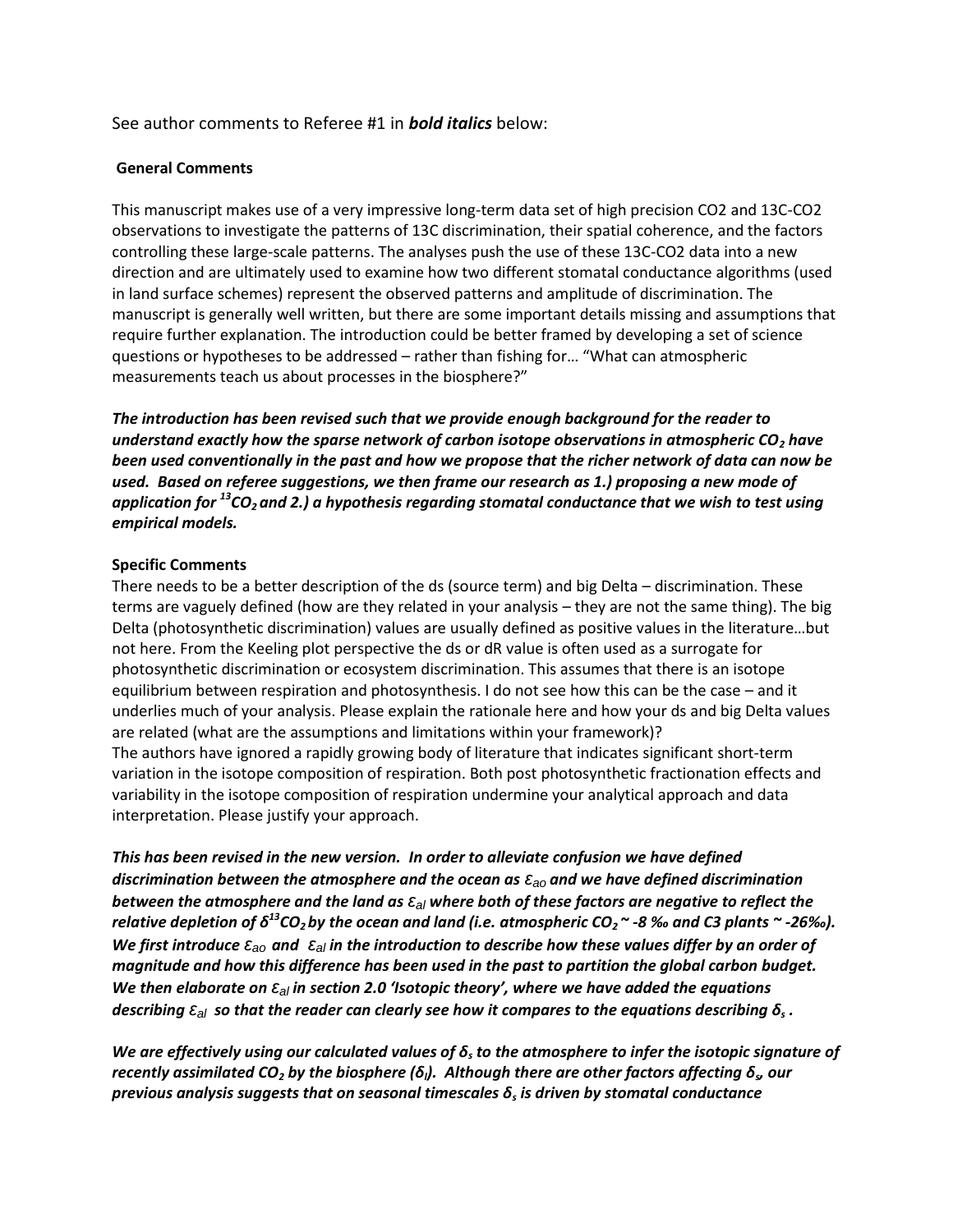*(Ballantyne et al., 2010). This is also substantiated by the literature and the following text citing recent literature has been added to the end of the isotopic theory section:*

*'Although it has been shown that the isotopic signature of respired CO<sup>2</sup> is dependent upon the isotopic composition of the carbohydrate consumed during decarboxylation on diurnal timescales (Tcherkez et al., 2003), on seasonal timescales the isotopic composition of respired CO<sup>2</sup> is thought to co-vary with the isotopic composition of recently assimilated sucrose (Scartazza et al., 2004). Moreover, respired CO2 is dominated by recently assimilated carbon at weekly to monthly timescales (Högberg et al., 2001) and there is no apparent isotopic fractionation of this recently assimilated carbon during autotrophic respiration (Lin and Ehleringer, 1997). Our previous analysis using a global model revealed that the coherent patterns in δ <sup>13</sup>C in cellulose of the biosphere and δ<sup>s</sup> inferred from the atmosphere were driven by stomatal conductance (Ballantyne et al., 2010). Therefore our estimates of δ<sup>s</sup> should be a suitable proxy for the isotopic signature of recently assimilated CO<sup>2</sup> (i.e. δl).'* 

The Ball-Woodrow-Berry model or the Leuning model predict stomatal conductance and this can be used to evaluate the variation in photosynthetic discrimination associated with changes in relative humidity or vapor pressure deficit. I do not see how this can be used to predict ds because there is no information related to the other side of this important equation – ecosystem respiration.

*Here we are assuming that variability in δ<sup>s</sup> is driven by respiration of recently assimilated carbon by the biosphere (see comment above and revised text). Our previous research (Ballantyne et al., 2010) indicates that isotopic discrimination during assimilation is the primary factor driving these seasonal cycles in δs, suggesting that our assumption of using δ<sup>s</sup> as a proxy of respired CO2 (i.e. δr) is valid. Furthermore there are numerous studies suggesting that the δ<sup>13</sup>C values of respired CO<sup>2</sup> inferred from Keeling plots at the forest stand scale reflect the isotopic discrimination values one would expect from the Farquhar model, suggesting that both heterotrophic and autotrophic respiration produce little net fractionation (Bowling et al., 2009;Scartazza et al., 2004;Pataki et al., 2003). We are simply extending this rationale to the global scale by looking at atmospheric observations of δ <sup>13</sup>CO2.*

There has been significant debate in the scientific literature regarding the use of RH or vpd in the BWB model and Leuning model. The key references from this debate should be noted since this manuscript indirectly begins to resurrect this old problem.

# *This is a good point- maybe this debate should be resurrected. We have included the following paragraph addressing the current debate:*

*'There is considerable debate within the ecophysiology literature as to whether stomates respond primarily to VPD or RH. Although there is empirical evidence at the forest stand scale that stomatal conductance in some instances responds more to VPD (Bowling et al., 2002) and in other instances responds more to RH (Wang et al., 2009), a consensus has yet to emerge as to what is the primary metric of atmospheric vapor to which plants are responding. Part of this lack of consensus may be due to the fact that VPD and RH are not independent variables and thus strong empirical relationships may emerge between stomatal conductance and both of these variables. Recent efforts have turned towards combining the empirical stomatal conductance models evaluated here with optimization models to gain greater insight into stomatal sensitivity to both CO<sup>2</sup> and H2O (Medlyn et al., 2011;Katul et al., 2010). In contrast, biosphere models seem to be*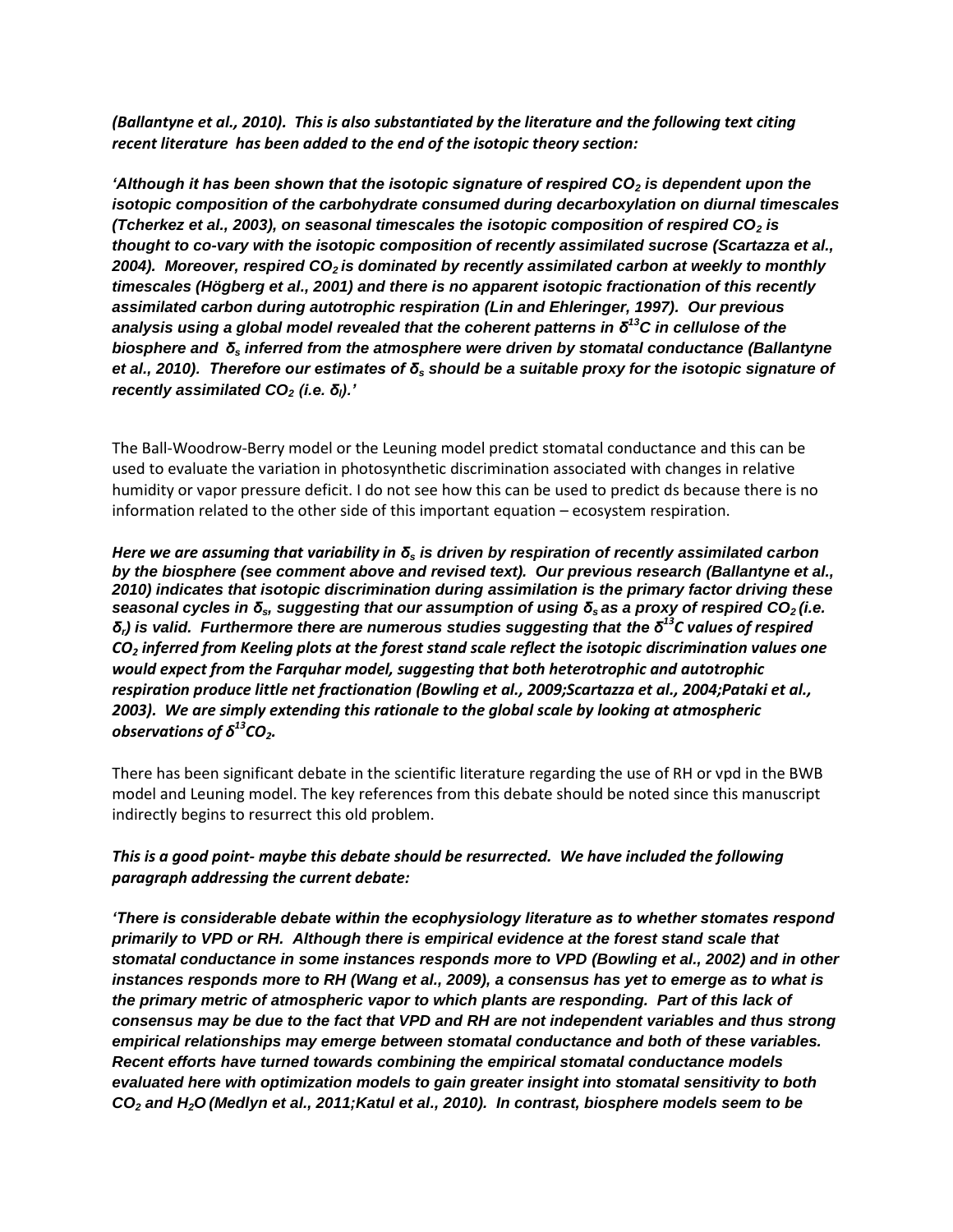*converging on VPD as the physical mechanism driving stomatal conductance (Medvigy et al., 2009;Cramer et al., 2001) and coupled global carbon-climate models seem to be converging on RH as the physical mechanism driving stomatal conductance (Friedlingstein et al., 2006), indicating a disconnect in how stomatal conductance is formulated at different spatial scales. Here we have analyzed and presented a global dataset of atmospheric observations that may provide new insight as to how plants respond to the soil-atmosphere water continuum.'*

There is room in the discussion to consider that atmospheric water vapor and RH have been increasing significantly over time. How could trends in regional atmospheric water vapor impact your analyses and future patterns of photosynthetic discrimination?

## *This is a good point and is the direction in which we are currently taking this research. The following paragraph regarding changes in RH and VPD has been added to the discussion:*

*'The degree to which surface RH and VPD change in response to atmospheric warming remains uncertain. Based on the Clausius-Clapeyron relationship a 1°C increase in temperature should increase the atmosphere's capacity to hold water by ~7%. This relationship seems to hold true at the global scale, where a significant increase in specific humidity (kg H2O vapor/kg dry air) has been attributed to anthropogenic warming over the latter half of the 20th century (Willett et al., 2007). Although it is clear that as the atmosphere warms it contains more water vapor, the response of RH is much less clear. At the global scale there does not appear to be significant trends in RH (Willett et al., 2007) and in fact spatially and temporally invariant RH seems to be an emergent property of global climate models (Held and Soden, 2000). If in fact, specific humidity is increasing (i.e. the amount of water vapor in the atmosphere) and RH (i.e. the ratio of the amount of water vapor in the atmosphere to the amount of water that the atmosphere could potentially*  hold) then VPD must be increasing at the global scale. However, more recent data suggests that *surface RH may in fact be declining over land, possibly due to limited ocean moisture as the Earth's ocean surface warms slower than the land surface (O'Gorman and Muller, 2010). However, there is considerable regional variability in changes in RH with very limited data from tropical regions (Simmons et al., 2010). Therefore, determining whether stomatal conductance responds toVPD that is increasing globally, or to RH, that may be decreasing regionally, is critical to predicting future carbon assimilation by the biosphere and thus realistic future climate scenarios. '*

Can you provide some explanation regarding the source footprint of your analyses based on the tower sampling?

*Of the 18 sites included in our analysis only 5 of these sites were tall towers. This has been mentioned in the text and these sites have been identified in table 1. Although a rigorous footprint analysis of all these sites has not been performed, the footprint of the tall tower measurements is obviously much greater (~10<sup>4</sup> km<sup>2</sup> ) than the surface measurements (~ 1 km<sup>2</sup> ). This along with the appropriate citation (Helliker et al., 2004) has been added to the '3.1 Site Selection' section.* 

In the methodology please describe the frequency of the flask measurement at the various towers. *Tall tower sites were sampled daily and surface sites were sampled weekly. These details have also been added to the '3.1 Site Selection' section.*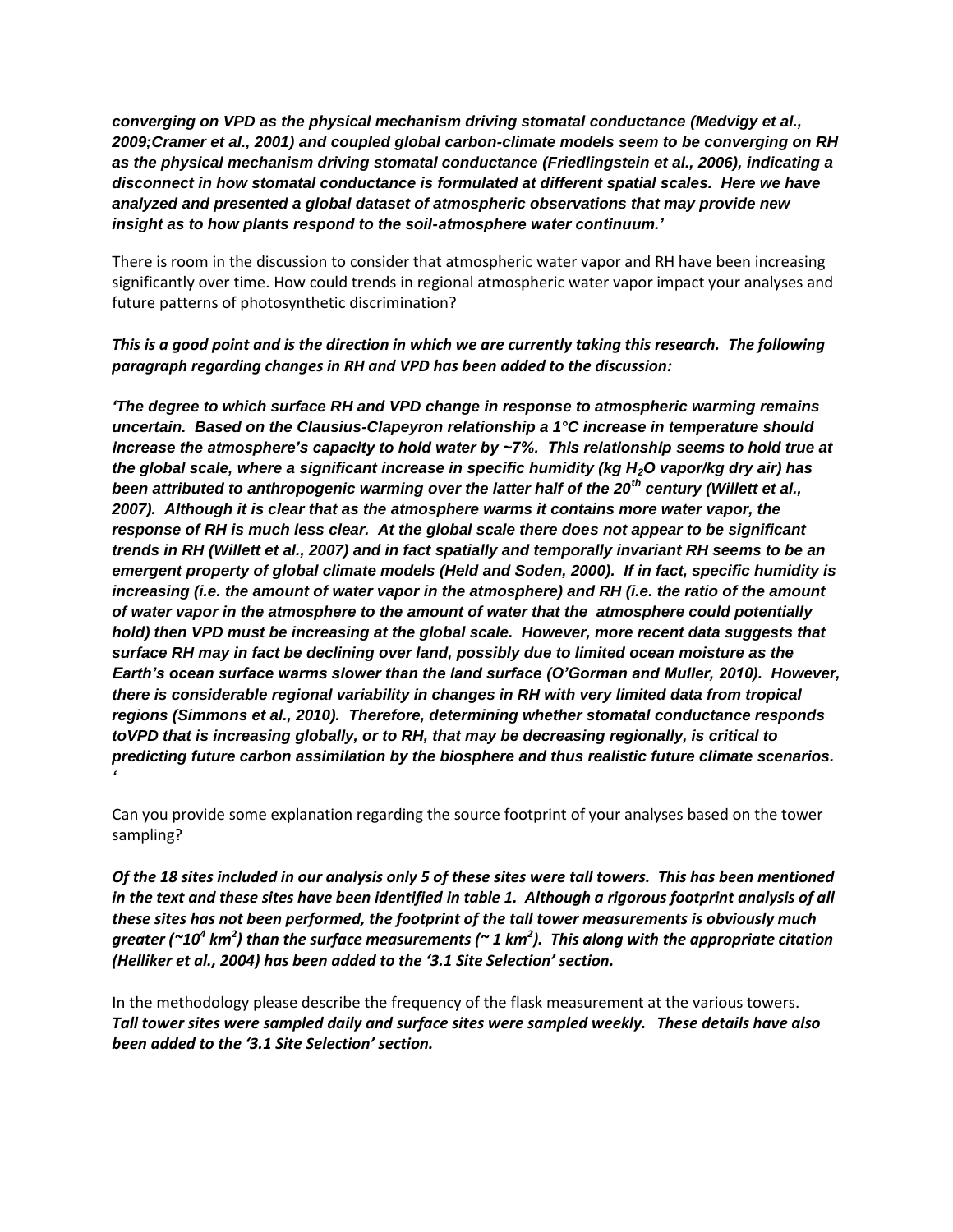Why are the analyses restricted to the dependence on atmospheric humidity and no other environmental drivers. Do other environmental variables also yield similar weak correlations or do RH and VPD stand out as key drivers? I worry about a spurious correlation.

*For this analysis we really wanted to use the atmospheric observations to test stomatal conductance models that are used for capturing the exchange of carbon and water between the atmosphere and biosphere. Thus we focused on two physical variables that have been identified as drivers of stomatal conductance- RH and VPD. Previous analyses have focused on empirical relationships between respired CO<sup>2</sup> and other environmental variables, such as precipitation amount and temperature (Pataki et al., 2003). Although many of the sites do show weak correlations between RH and δs, the correlations between VPD are very strong and very significant for more sites. Hopefully our results will inform the next generation of fully coupled carbon-climate earth system models that include different formulations of stomatal conductance (Friedlingstein et al., 2006).*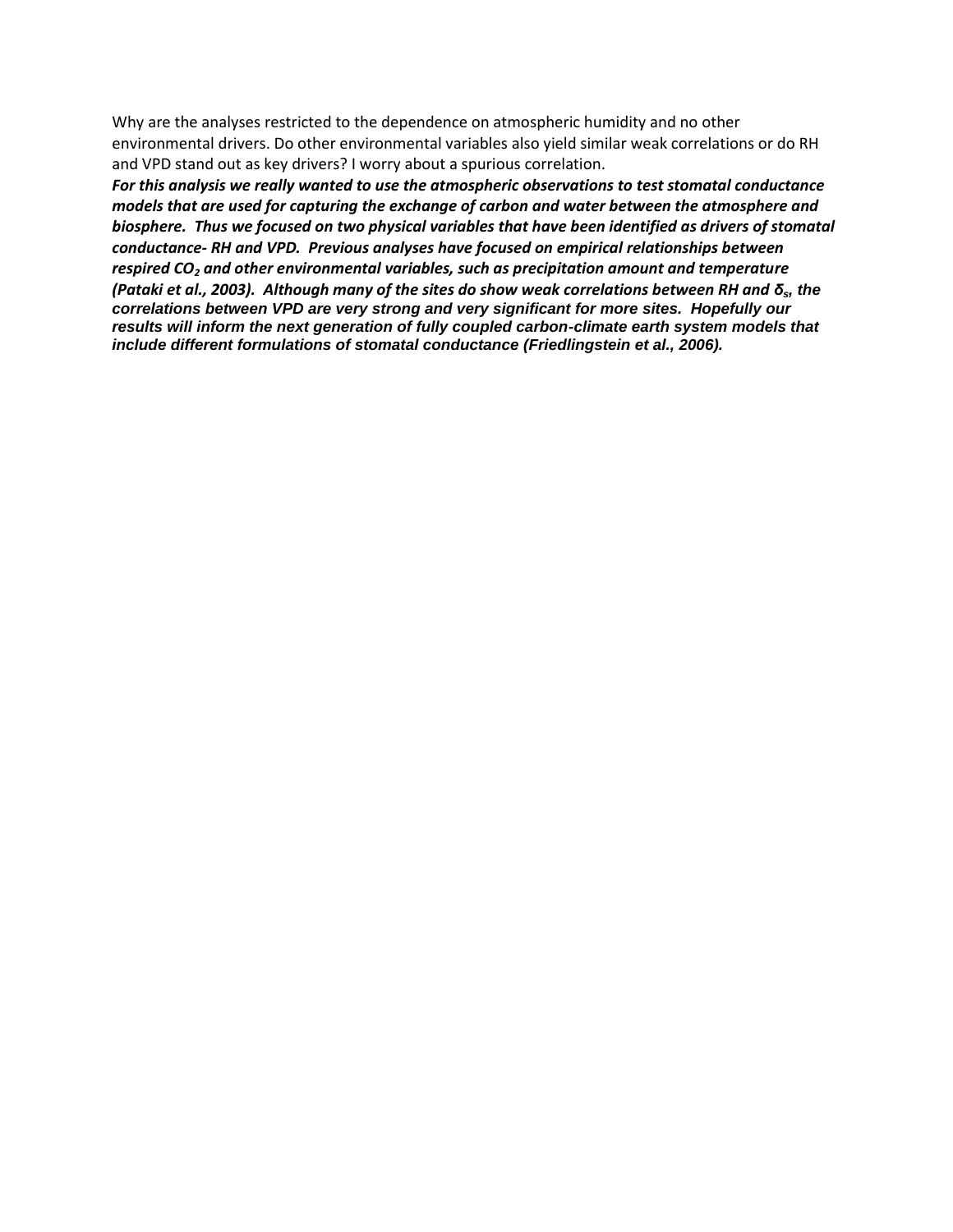**Details** 

Abstract line  $10 -$  "the Leuning model"

*This has been fixed*

Page 4606 last line – delete response

*This paragraph has been revised according to Referee's first General Comment.* 

Equation 4. I would explain what the background value is and how it is obtained when describing this equation. Not later.

#### *The section 'Analytical Approach' where this is described has been moved up so that it follows the section on 'Isotopic Theory'.*

Page 4609 line 1. Delete "values" repetitive

### *This has been deleted.*

Page 4609 line 20. Do you mean R or RH here?

#### *This has been changed.*

Page 4609 line 20. This should be Ball-Woodrow-Berry (BWB)

*This has been changed throughout the MS.*

Be consistent with the sign of big Delta values (the intro and discussion sections seem to use a different convention)

### *This has been changed to ε values to which we define as negative to illustrate depleted (e.g. more negative values) in the biosphere.*

Page 4611 line 1-20. Is this section necessary? The method has been used by Miller and others and Lai and others.

*This section has been moved to follow the section on Isotopic Theory as suggested by the referees previous comment.*

Page 4611 1-25. But is there any reason why this would not be the observed pattern? This seems obvious.

*Although one would expect the free troposphere (>3000 MASL) to show a much more attenuated seasonal cycle than the surface, it is not entirely intuitive what happens mathematically when you take the residuals of these two curves and solve for the δs term.*

Page 4612 line 5 "Baltic Sea"

#### *Corrected*

Page 4612 line 20. The meaning here is not clear. Please revise.

*This has been revised to read:*

*'These results indicate a non-linear response of stomatal conductance to atmospheric water vapor, especially at the sites that were more responsive to VPD.'*

Page 4615 line 5-10. Can you select a different background value to see if the stair-step pattern persists? *Unfortunately, there are insufficient observations from the free troposphere at high latitudes, such as Barrow, AK to specify a different background reference curve. We are currently looking at different background reference curves for sites outside of N. America, but that is an analysis for a separate paper.*

Page 4619 line 10-15. This discussion is a bit awkward as written and should be revised for clarity *This paragraph has been revised. Essentially, we are evaluating the expected relationships between δ<sup>s</sup> and RH and VPD, as laid out in the preceding paragraph. This paragraph has been clarified.* Page 4618 – last line. This is an incomplete sentence.

*This is now a complete sentence*

Page 4620. Check spelling on stomatal.

*'stomatal' corrected*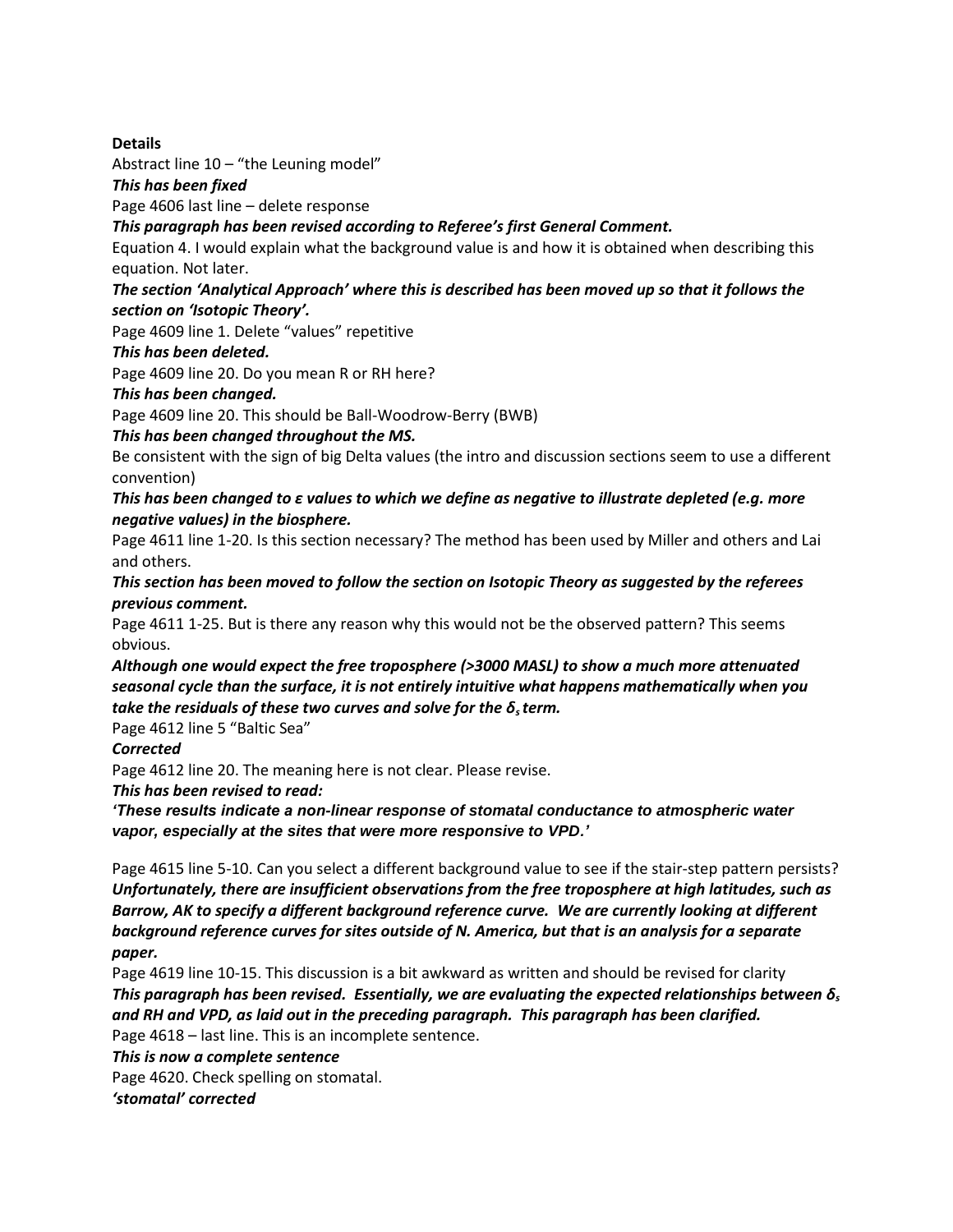Page 4621. I think this discussion should be removed. These models have been tested at the leaf and ecosystem scale for a broad range of ecosystems. Some of the problems/disparities observed here could easily be problems related to the isotope analyses or the implementation of these stomatal models for grid cells where the land use is not properly prescribed.

*This is precisely why this paragraph should remain in the discussion. Both of these stomatal conductance models have been verified with reasonable success at the leaf and ecosystem scale, but they should be applied with caution to the global scale. The specific problems mentioned by the referee have been added to this paragraph. Furthermore, this paragraph leads directly into the following paragraph concerning observed and modeled changes in RH vs. VPD at the global and regional scales.* 

**Overall recommendation**: Major revision

## *References*

Ballantyne, A. P., Miller, J. B., and Tans, P. P.: Apparent seasonal cycle in isotopic discrimination of carbon in the atmosphere and biosphere due to vapor pressure deficit, Global Biogeochem. Cycles, 24, 2010.

Bowling, D., Massman, W., Schaeffer, S., Burns, S., Monson, R., and Williams, M.: Biological and physical influences on the carbon isotope content of CO&It;sub>2&It;/sub> in a subalpine forest snowpack, Niwot Ridge, Colorado, Biogeochemistry, 95, 37-59, 2009.

Bowling, D. R., McDowell, N. G., Bond, B. J., Law, B. E., and Ehleringer, J. R.: 13 C content of ecosystem respiration is linked to precipitation and vapor pressure deficit, Oecologia, 131, 113-124, 2002.

Cramer, W., Bondeau, A., Woodward, F. I., Prentice, I. C., Betts, R. A., Brovkin, V., Cox, P. M., Fisher, V., Foley, J. A., and Friend, A. D.: Global response of terrestrial ecosystem structure and function to CO2 and climate change: results from six dynamic global vegetation models, Global Change Biology, 7, 357-373, 2001.

Friedlingstein, P., Cox, P., Betts, R., Bopp, L., von Bloh, W., Brovkin, V., Cadule, P., Doney, S., Eby, M., Fung, I., Bala, G., John, J., Jones, C., Joos, F., Kato, T., Kawamiya, M., Knorr, W., Lindsay, K., Matthews, H. D., Raddatz, T., Rayner, P., Reick, C., Roeckner, E., Schnitzler, K. G., Schnur, R., Strassmann, K., Weaver, A. J., Yoshikawa, C., and Zeng, N.: Climate-Carbon Cycle Feedback Analysis: Results from the C4MIP Model Intercomparison, Journal of Climate, 19, 3337-3353, 2006.

Held, I. M., and Soden, B. J.: Water Vapor Feedback and Global Warmin 1, Annual Reviews in Energy and the Environment, 25, 441-475, 2000.

Helliker, B. R., Berry, J. A., Betts, A. K., Bakwin, P. S., Davis, K. J., Denning, A. S., Ehleringer, J. R., Miller, J. B., Butler, M. P., and Ricciuto, D. M.: Estimates of net CO2 flux by application of equilibrium boundary layer concepts to CO2 and water vapor measurements from a tall tower, Journal of Geophysical Research, 109, 1-13, 2004.

Högberg, P., Nordgren, A., Buchmann, N., Taylor, A. F., Ekblad, A., Hogberg, M. N., Nyberg, G., Ottosson-Lofvenius, M., and Read, D. J.: Large-scale forest girdling shows that current photosynthesis drives soil respiration, Nature, 411, 789-792, 2001.

Katul, G., Manzoni, S., Palmroth, S., and Oren, R.: A stomatal optimization theory to describe the effects of atmospheric CO2 on leaf photosynthesis and transpiration, Annals of Botany, 105, 431, 2010. Lin, G., and Ehleringer, J. R.: Carbon Isotopic Fractionation Does Not Occur during Dark Respiration in C3 and C4 Plants, Plant Physiology, 114, 391-394, 10.1104/pp.114.1.391, 1997.